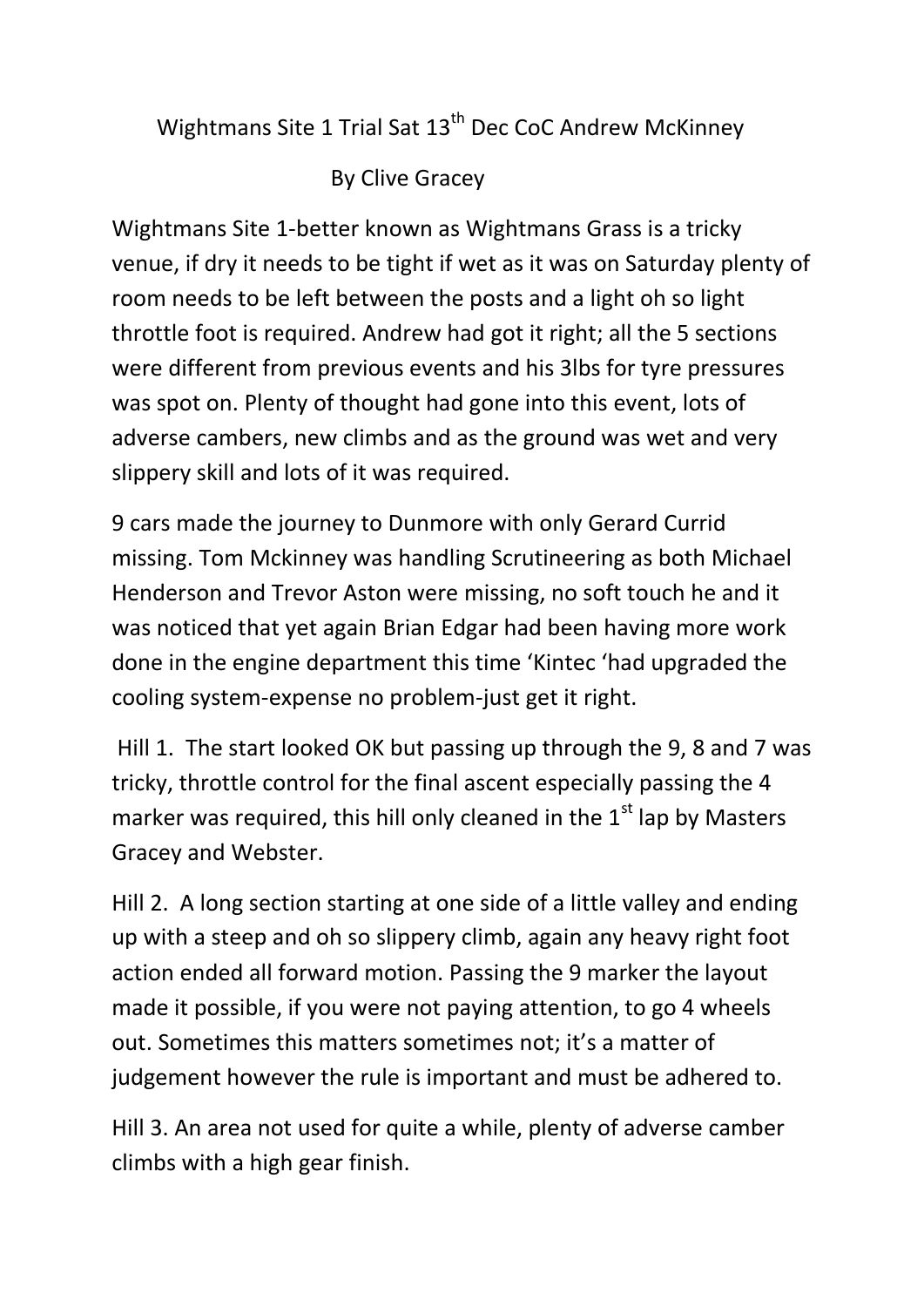Hill 4. Used many times but still Andrew had made subtle changes and if care was not taken on take off a 10 was easily collected.

Hill 5. Completely new and very difficult only cleaned once by Brian Edgar and David Webster. Getting to the start required caution as there was a bog to get round, Gracey Jnr drove straight into this morass! And this going to his  $1<sup>st</sup>$  hill of the day-much pushing and revving got the car out but all was covered in mud, more work for father on Monday.

So after the usual CoC chat and with tyres set at 3 lbs off all went.

At the end of lap 1 Master Gracey had the lead on 6 lost to Tom McKinney's 9,Brian Edgar's 10 and David Webster's 14 in Class B Harry Barr was on 15 passengered by Andrew Petrie whose father was a Triallist many years ago.

Lap 2 and Brian now the acknowledged 'tricklemaster' got round for 2 lost and a total of 12,Tom was on 4 for a total of 13 to Simon Graceys 10 and a total of 16. Further down the field Harry Barr was on 30 and Mervyn McKinney 40, two 8's on Hill 2 and a 10 on Hill 4 had sealed his fate. Tricklemeister Webster had fallen foul of the adverse cambers on Hill 5 scoring a total of 21 lost on this hill alonelooking at his final score and subtracting 21 would have put him ahead of his friend the Thursday Club Chairman-that would never do eh Trevor!.

Lap 3 Brian was now well on his way to the win, a super lap for only 5 lost saw him on 17 to Tom McKinney's 23.David Webster lapped on 10 whilst down the field and really having a poor season suddenly John Mc Kinney woke up and posted a lap on 7 lost and to finish lapped round 4 on 6, is this the start of a comeback?